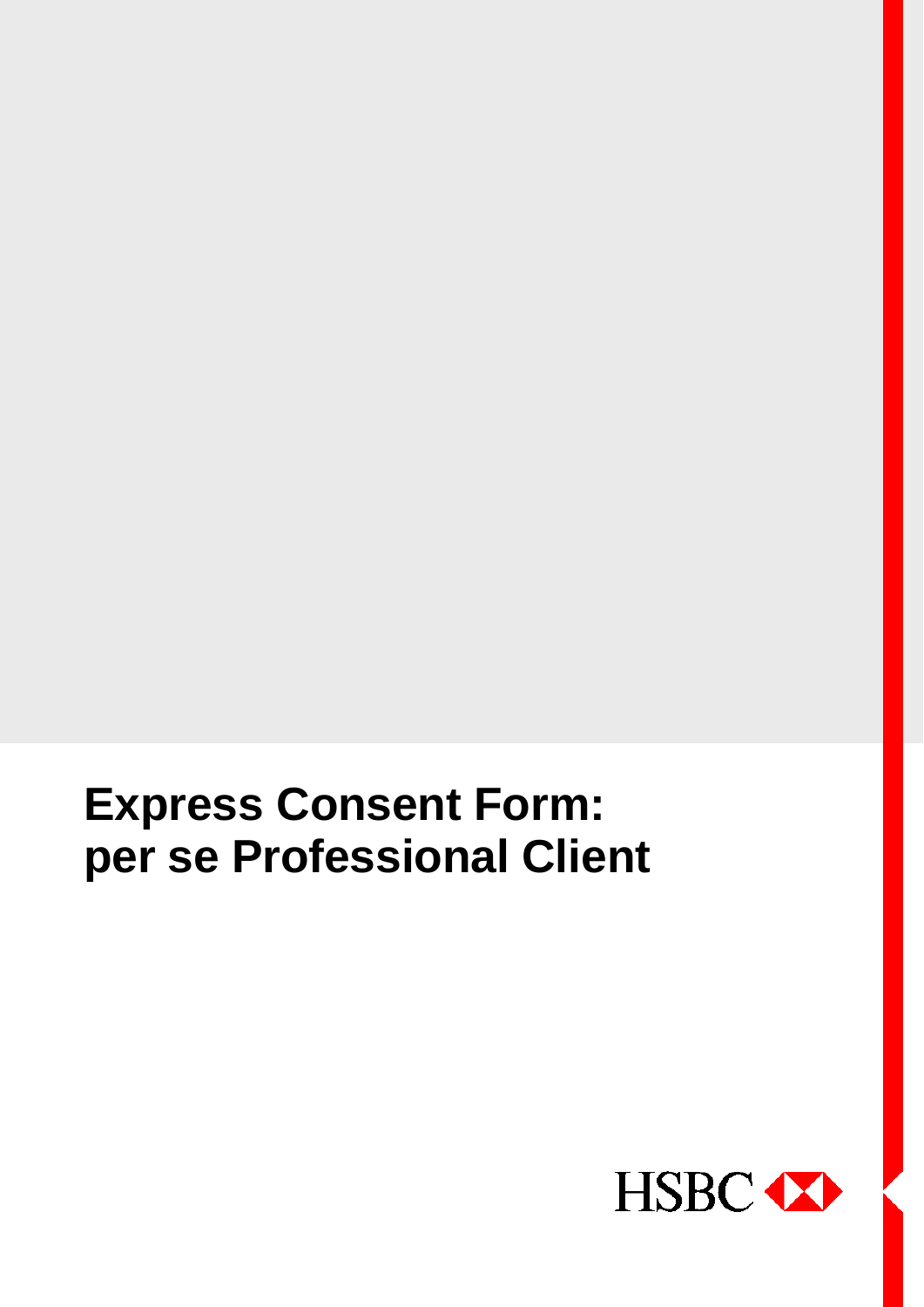## 1. Introduction and Interpretation

- **1.1.** In order to do Global Banking and Markets business with you, we need to receive certain express consents. We kindly request that you read the following then sign and return this form to provide the requested express consents.
- **1.2.** This form also notifies you how we have classified you as a client. In this form, HSBC UK Bank plc acting through its Global Banking and Markets businesses may be referred to as "HSBC", "we" or "our".
- **1.3. Any terms not defined in this Express Consent Form are defined in the glossary to the UK Financial Conduct Authority ("FCA") Handbook.**

## 2. Your Client Classification

- **2.1.** In order to determine the obligations we owe you in the course of our business in Global Banking and Markets, we must classify you under the (recast) Markets in Financial Instruments Directive 2014/65/EU ("**MiFID II")**, as implemented into UK law, and FCA rules.
- **2.2.** We propose that your classification is a **Professional Client.**
- **2.3.** This is because we understand that you are one of the following:
	- a credit institution;
	- an investment firm;
	- an authorised or regulated financial institution (other than a credit institution or investment firm);
	- an insurance company;
	- a collective investment scheme or the management company of a collective investment scheme;
	- a pension fund or the management company of a pension fund;
	- a commodity or a commodity derivatives dealer;
	- a local:
	- other institutional investor:
	- a large undertaking meeting two of the following criteria on a company basis:
		- − balance sheet total: €20,000,000
		- − net turnover: €40,000,000
		- own funds: €2,000,000;
	- a national or regional government including a public body that manages public debt at national or regional level, a central bank, an international or supranational institution (such as the World Bank, the IMF, the ECB, the EIB) or another similar international organisation);
	- an institutional investor whose main activity is to invest in financial instruments (including entities dedicated to the securitisation of assets or other financing transactions); or
	- in relation to non-MiFID business that we may undertake with you, you fulfil relevant criteria or thresholds under the FCA rules.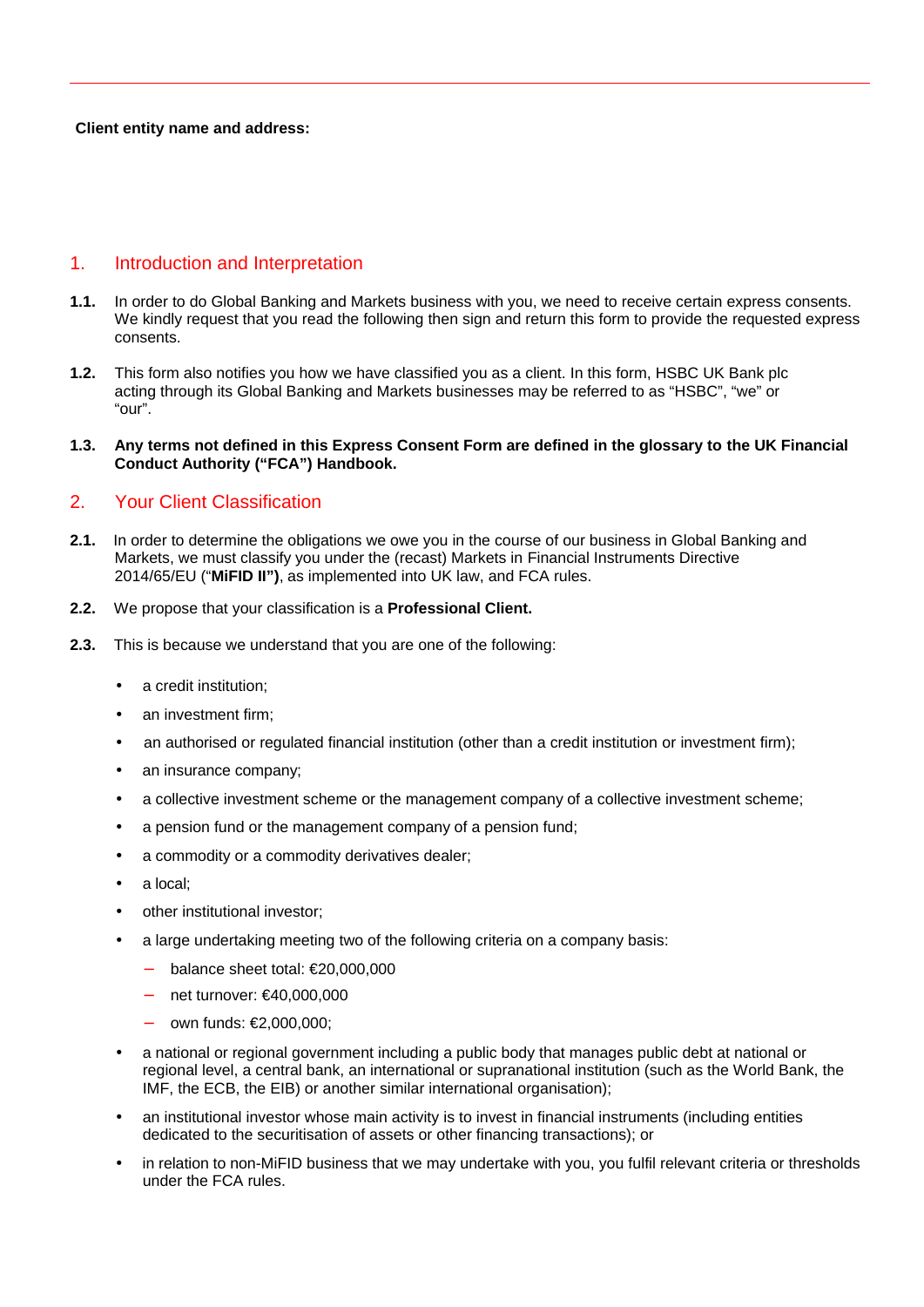**2.4.** The above shall include entities authorised or regulated by a third country.

## 3. Express Consents

### **3.1. Client Limit Order Consent**

A Trading Venue is defined as a Regulated Market, Multilateral Trading Facility ("MTF") or an Organised Trading Facility ("OTF"), as each is defined in MiFID II.

**By signing this form, where you place a client Limit Order with HSBC in shares which are admitted to trading on a Regulated Market or traded on a Trading Venue and that order is not immediately executed under prevailing market conditions, you expressly instruct us not to immediately make the order public where we consider it appropriate.**

*We are seeking consent under Article 28(2) MiFID II and FCA rules.*

#### **3.2. Consent to execute your orders outside a Trading Venue**

**By signing this form, you hereby consent that HSBC may execute your orders outside a Trading Venue ("OTC Consent").**

*We are seeking consent under Article 27(5) MiFID II and FCA rules.*

**3.3. Costs and Charges**

**Where required by applicable law or regulation, we shall provide you in good time with appropriate information with regard to all costs and charges related to the services and transactions we undertake with you. Without prejudice to these obligations, you agree to the fullest extent permissible under applicable law and regulation to a limited application of the detailed information requirements on costs and associated charges.**

*We are seeking this consent under Article 50(1) of the MiFID II Delegated Regulation and FCA rules.*

**3.4. Consent to the provision of information personally addressed to you by way of electronic mail and HSBC websites**

**By signing this form, you hereby consent that HSBC may provide information personally addressed to you by way of a durable medium other than paper (such as by way of email and/or an appropriate HSBC website) and confirm that the following electronic mail address should be used:**

*Client to insert email address in space provided.*

*We are seeking this consent under Article 3(1) of the MiFID II Delegated Regulation and certain other laws and regulations relating to the provision of information by way of a durable medium other than paper, including FCA rules.*

#### **3.5. Consent to the provision of information not personally addressed to you by way of website**

[\_\_\_\_\_\_\_\_\_\_\_\_\_\_\_\_\_\_\_\_\_\_\_\_\_\_\_\_\_\_\_\_\_\_\_\_\_\_\_\_\_\_\_\_\_\_\_\_\_\_\_\_\_\_\_\_\_\_\_\_\_\_\_]

**By signing this form, you hereby consent that HSBC may provide certain information not personally addressed to you by way of HSBC's websites and such other website as you are notified of by HSBC.**

*We are seeking this consent under Article 3(2) of the MiFID II Delegated Regulation and certain other laws and regulations relating to the provision of information by way of a website, including FCA rules.*